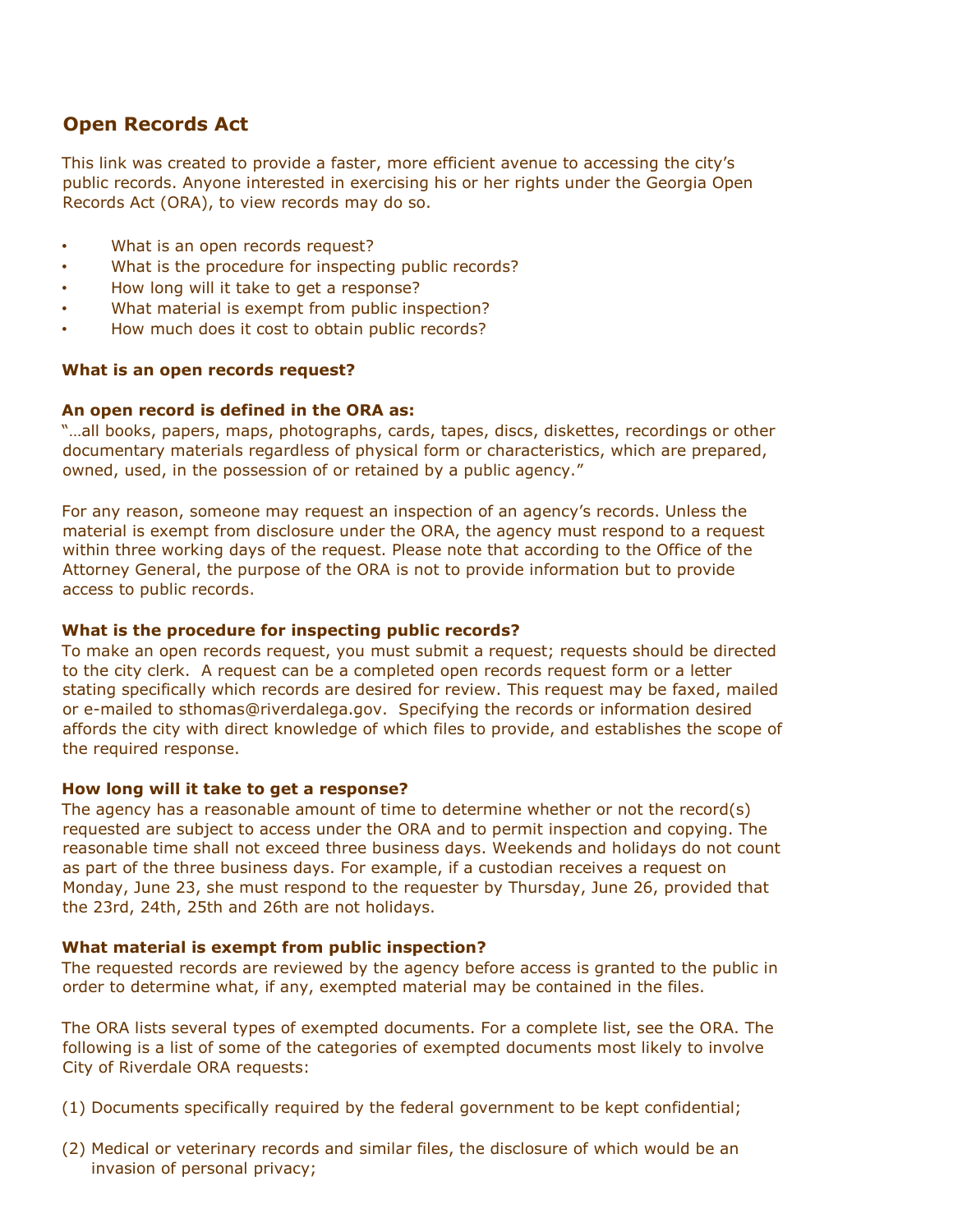- (3) Except as otherwise provided by law, records compiled for law enforcement or prosecution purposes to the extent that production of such records would disclose the identity of a confidential source, disclose confidential investigative or prosecution material which would endanger the life or physical safety of any person or persons, or disclose the existence of a confidential surveillance or investigation;
- (4) Records of law enforcement, prosecution, or regulatory agencies in any pending investigation or prosecution of criminal or unlawful activity, other than initial police arrest reports, and initial incident reports; provided, however, that an investigation or prosecution shall no longer be deemed to be pending when all direct litigation involving said investigation and prosecution has become final or otherwise terminated;
- (5) Individual Georgia Uniform Motor Vehicle Accident Reports, except upon the submission of a written statement of need by the requesting party, such statement to be provided to the custodian of records and to set forth the need for the report pursuant to this Code section; provided, however, that any person or entity whose name or identifying information is contained in a Georgia Uniform Motor Vehicle Accident report shall be entitled, either personally or through a lawyer or other representative, to receive a copy of such report; and provided further that Georgia Uniform Motor Vehicle Accident reports shall not be available in bulk for inspection or copying by any person absent a written statement showing the need for each such report pursuant to the requirements of this Code section. For the purposes of this subsection, the term 'need' means that the natural person or legal entity who is representing in person or by representative to inspect or copy the Georgia Uniform Motor Vehicle Accident Report:
- (A) Has a personnel, professional, or business connection with a party to the accident;
- (B) Owns or leases an interest in property allegedly or actually damaged in the accident;
- (C) Was allegedly or actually injured by the accident;
- (D) Was a witness to the accident;
- (E) Is the actual or alleged insurer of a party to the accident or of property actually or allegedly damaged by the accident;
- (F) Is a prosecutor or publicly employed law enforcement officer;
- (G) Is alleged to be liable to another party as a result of the accident;
- (H) Is an attorney stating that he or she needs the requested reports as part of a criminal case, or an investigation of a potential claim involving contentions that a roadway, railroad crossing, or intersection is unsafe;
- (I) Is gathering information as a representative of a news media organization; or
- (J) Is conducting research in the public interest for such purposes as accident prevention, prevention of injuries or damages in accidents, determination of fault in an accident or accidents, or other similar purposes; provided, however, this subparagraph will apply only to accident reports on accidents that occurred more than 30 days prior to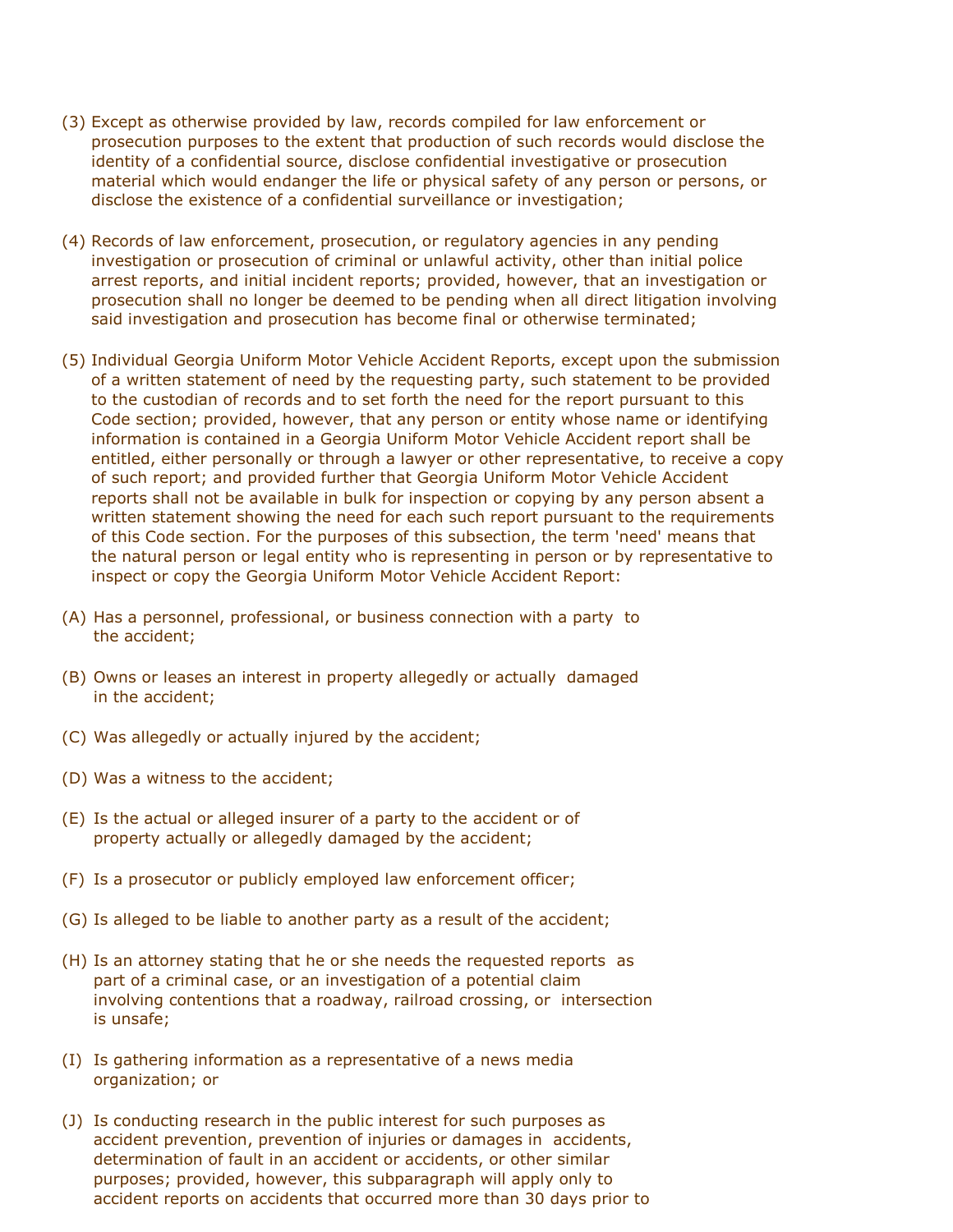the request and which shall have the name, street address, telephone number and driver's license number redacted.

(6) Records that consist of confidential evaluations submitted to, or examinations prepared by, a governmental agency and prepared in connection with the appointment or hiring of a public officer or employee; and records consisting of material obtained in investigations related to the suspension, firing, or investigation of complaints against public officers or employees until ten days after the same has been presented to the agency or an officer for action or the investigation is otherwise concluded or terminated, provided that this paragraph shall not be interpreted to make such investigatory records privileged.

(7) Real estate appraisals, engineering or feasibility estimates, or other records made for or by the state or a local agency relative to the acquisition of real property until such time as the property has been acquired or the proposed transaction has been terminated or abandoned;

(8) Engineers cost estimates and rejected or deferred bid proposals until such time as the final award is made, either received or prepared by the Department of Transportation pursuant to Article 4 of Chapter 2 of Title 32, by a county pursuant to Article 3 of Chapter 4 of Title 32, or by a municipality pursuant to Article 4 of Chapter 4 of Title 32:

(9) An individual's social security number and insurance or medical information in personnel records, which my be redacted from such records;

(10) Records that would reveal the names, home addresses, telephone numbers, security codes, or any other data or information developed, collected, or received by counties or municipalities in connection with the installation, servicing, maintaining, operating, selling, or leasing of burglar alarm systems, fire alarm systems, or other electronic security systems; provided, however, that initial police reports and initial incident reports shall remain subject to disclosure pursuant to paragraph (4) of this subsection;

(11)

- A. An individual's social security number, mother's birth name, credit card information, debit card information, bank account information, financial data or information, and insurance or medical information in all records, and if technically feasible at reasonable cost, day and month of birth, which shall be redacted prior to disclosure of any record requested pursuant to this article; provided, however, that such information shall not be redacted from such records if the person or entity requesting such records requests such information in a writing signed under oath by such person or a person legally authorized to represent such entity which states that such person or entity is gathering information as a representative of a news media organization for use in connection with news gathering and reporting; and provided, further, that such access shall be limited to social security numbers and day and month of birth; and provided, further, that this news media organization exception for access to social security numbers and day and month of birth and the other protected information set forth in this subparagraph shall not apply to teachers and employees of a public school.
- B. This paragraph shall have no application to:

The disclosure of information contained in the records or papers of any court or derived therefrom including without limitation records maintained pursuant to Article 9 of Title 11;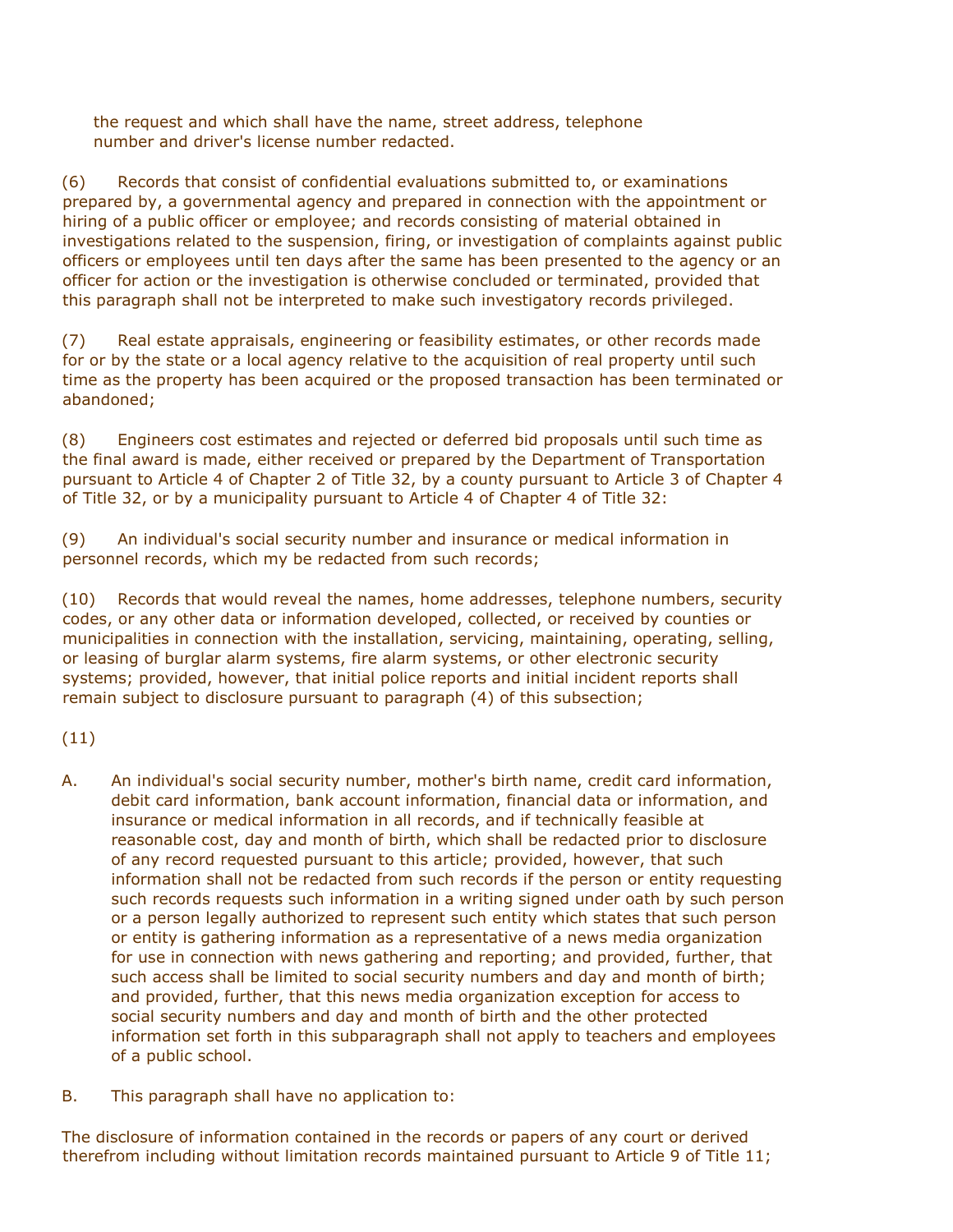The disclosure of information to a court, prosecutor, or publicly employed law enforcement officer, or authorized agent thereof, seeking records in an official capacity;

The disclosure of information to a public employee of this state, its political subdivisions, or the United States who is obtaining such information for administrative purposes, in which case, subject to applicable laws of the United States, further access to such information shall continue to be subject to the provisions of this paragraph;

The disclosure of information as authorized by the order of a court of competent jurisdiction upon good cause shown to have access to any or all of such information upon such conditions as may be set forth in such order;

The disclosure of information to the individual in respect of whom such information is maintained, with the authorization thereof, or to an authorized agent thereof; provided, however, that the agency maintaining such information shall require proper identification of such individual or such individual's agent, or proof of authorization, as determined by such agency;

The disclosure of the day and month of birth and mother's birth name of a deceased individual;

The disclosure by an agency of credit or payment information in connection with a request by a consumer reporting agency as that term is defined under the federal Fair Credit Reporting Act (15 U.S.C. Section 1681, et seq.);

The disclosure by an agency of information in its records in connection with the agency's discharging or fulfilling of its duties and responsibilities, including, but not limited to, the collection of debts owed to the agency or individuals or entities whom the agency assists in the collection of debts owed to the individual or entity; or

The disclosure of information necessary to comply with legal or regulatory requirements or for legitimate law enforcement purposes.

Records and information disseminated pursuant to this paragraph may be used only by the authorized recipient and only for the authorized purpose. Any person who obtains records or information pursuant to the provisions of this paragraph and knowingly and willfully discloses, distributes, or sells such records or information to an unauthorized recipient or for an unauthorized purpose shall be guilty of a misdemeanor of a high and aggravated nature and upon conviction thereof shall be punished as provided in Code Section 17-10-4. Any person injured thereby shall have a cause of action for invasion of privacy. Any prosecution pursuant to this paragraph shall be in accordance with the procedure in subsection (b) of Code Section 50-18-74.

C. In the event that the custodian of public records protected by this paragraph has good faith reason to believe that a pending request for such records has been made fraudulently, under false pretenses, or by means of false swearing, such custodian shall apply to the superior court of the county in which such records are maintained for a protective order limiting or prohibiting access to such records.

D. This paragraph shall supplement and shall not supplant, overrule, replace, or otherwise modify or supersede any provision of statute, regulation, or law of the federal government or of this state as now or hereafter amended or enacted requiring, restricting, or prohibiting access to the information identified in subparagraph (A) of this paragraph and shall constitute only a regulation of the methods of such access where not otherwise provided for, restricted, or prohibited;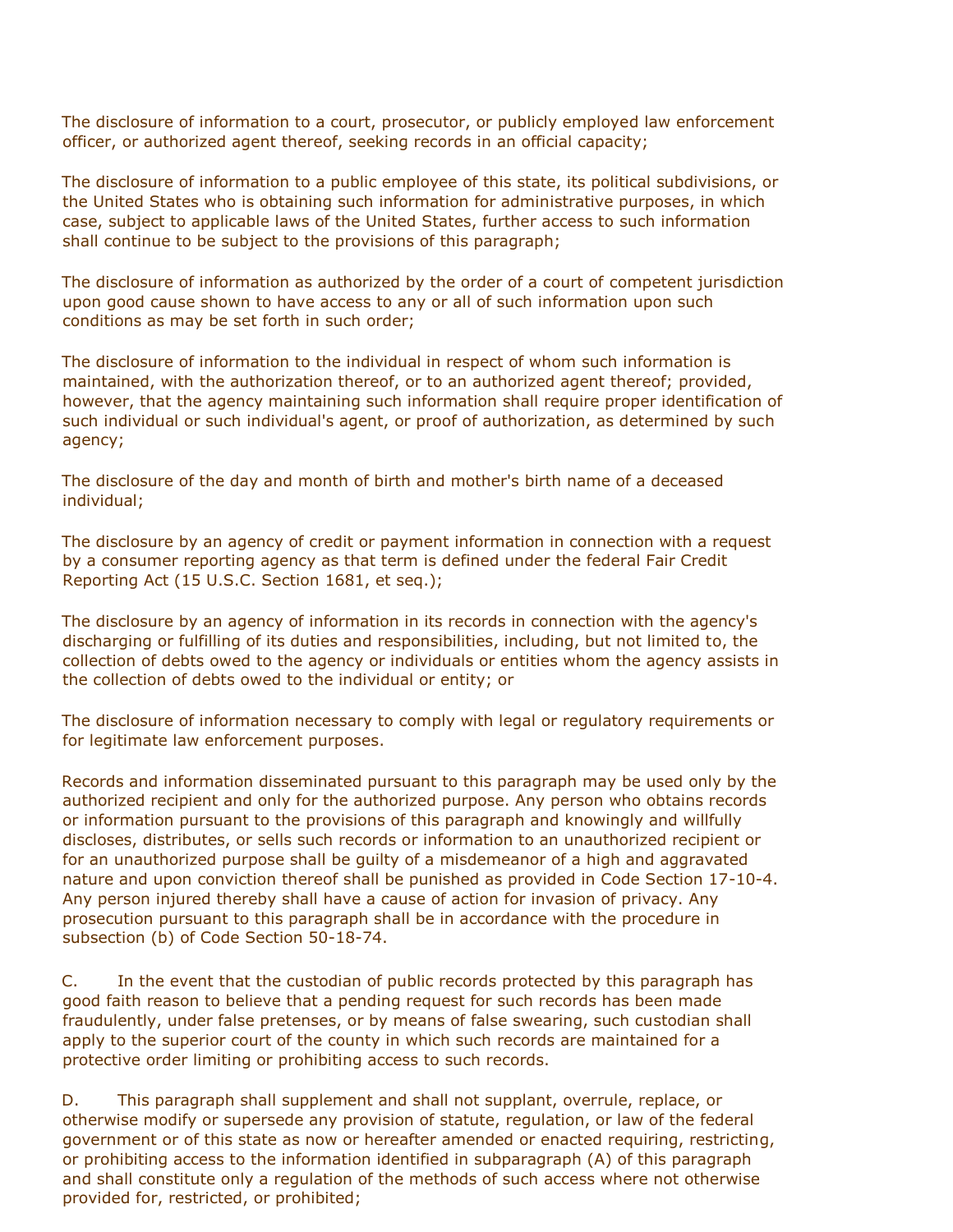(12) Public records containing information that would disclose or might lead to the disclosure of any component in the process used to execute or adopt an electronic signature, if such disclosure would or might cause the electronic signature to cease being under the sole control of the person using it. For purposes of this paragraph, the term "electronic signature" has the same meaning as that term is defined in Code Section 10- 123; or

(13) Records that would reveal the home address or telephone number, social security number, or insurance or medical information of law enforcement officers, judges, scientists employed by the Division of Forensic Sciences of the Georgia Bureau of Investigation, correctional employees, and prosecutors or identification of immediate family members or dependents thereof.

(14)

A. Records, the disclosure of which would compromise security against sabotage or criminal or terrorist acts and the nondisclosure of which is necessary for the protection of life, safety, or public property, which shall be limited to the following:

Security plans and vulnerability assessments for any public utility, technology infrastructure, building, facility, function, or activity in effect at the time of the request for disclosure or pertaining to a plan or assessment in effect at such time;

Any plan for protection against terrorist or other attacks, which plan depends for its effectiveness in whole or in part upon a lack of general public knowledge of its details;

Any document relating to the existence, nature, location, or function of security devices designed to protect against terrorist or other attacks, which devices depend for their effectiveness in whole or in part upon a lack of general public knowledge; and

Any plan, blueprint, or other material which if made public could compromise security against sabotage, criminal, or terroristic acts.

B. In the event of litigation challenging nondisclosure pursuant to this paragraph by an agency of a document covered by this paragraph, the court may review the documents in question in camera and may condition, in writing, any disclosure upon such measures as the court may find to be necessary to protect against endangerment of life, safety, or public property.

C. As used in divisions (i) and (iv) of subparagraph (A) of this paragraph, the term "activity" means deployment or surveillance strategies, actions mandated by changes in the federal threat level, motorcades, contingency plans, proposed or alternative motorcade routes, executive and dignitary protection, planned responses to criminal or terrorist actions, after-action reports still in use, proposed or actual plans and responses to bioterrorism, and proposed or actual plans and responses to requesting and receiving the National Pharmacy Stockpile; or

(15) Unless the request is made by the accused in a criminal case or by his or her attorney, public records of an emergency "911" system, as defined in paragraph (3) of Code Section 46-5-122, containing information which would reveal the name, address, or telephone number of a person placing a call to a public safety answering point, which information may be redacted from such records if necessary to prevent the disclosure of the identity of a confidential source, to prevent disclosure of material which would endanger the life or physical safety of any person or persons, or to prevent the disclosure of the existence of a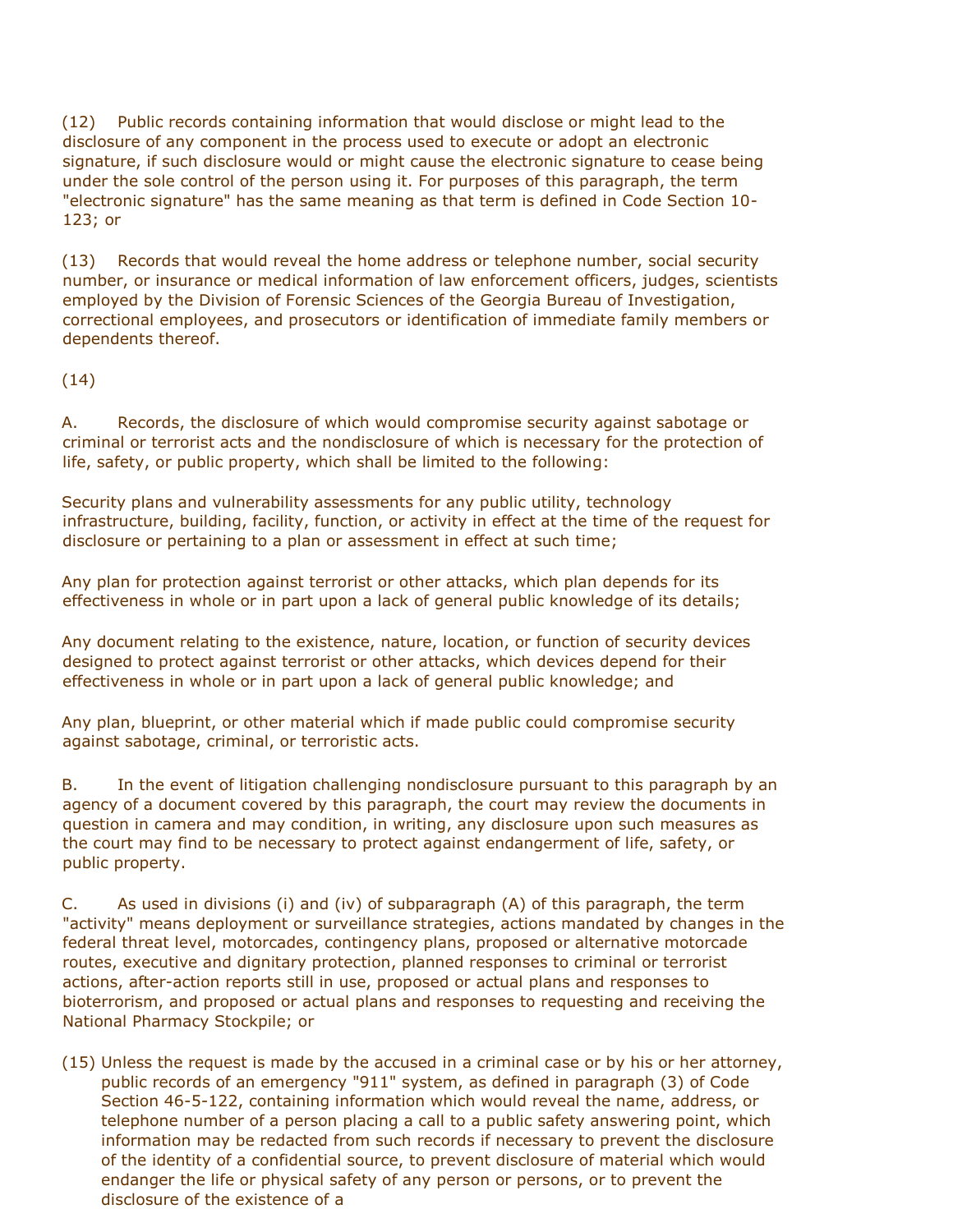confidential surveillance or investigation.

(16) The ORA shall not be applicable to:

(1) Any trade secrets obtained from a person or business entity which are of a privileged or confidential nature and required by law to be submitted to a government agency or to data, records, or information of a proprietary nature, produced or collected by or for faculty or staff of state institutions of higher learning, or other governmental agencies, in the conduct of or as a result of, study or research on commercial, scientific, technical, or scholarly issues, whether sponsored by the institution alone or in conjunction with a governmental body or private concern, where such data, records, or information has not been publicly released, published, copyrighted, or patented; or

- (17) The ORA shall not be construed to repeal:
- (1) The attorney-client privilege recognized by state law to the extent that a record pertains to the requesting or giving of legal advice or the disclosure of facts concerning or pertaining to pending or potential litigation, settlement, claims, administrative proceedings, or other judicial actions brought or to be brought by or against the agency or any officer or employee; provided, however, attorney-client information may be obtained in a proceeding under Code Section 50-18-73 to prove justification or lack thereof in refusing disclosure of documents under this Code section provided the judge of the court in which said proceeding is pending shall first determine by an in camera examination that such disclosure would be relevant on that issue;
- (2) The confidentiality of attorney work product; or
- (3) State laws making certain tax matters confidential.

## **How much does it cost to obtain public records?**

Review of specific records can be done without charge unless the nature or volume of the material requested requires assistance. If assistance is necessary, there will be a service charge. Inspection of records can be requested by making an appointment with the City Clerk.

Pursuant to the ORA, copies of records shall be furnished upon payment of .25 per page. In addition, a reasonable charge may be collected for search, retrieval, and other direct administrative costs for complying with a request. The hourly charge shall not exceed the salary of the lowest paid full-time employee who, in the discretion of the custodian of the records, has the necessary skill and training to perform the request; provided, however, that no charge shall be made for the first fifteen minutes. A deposit may be required depending on the volume of the materials requested,

Certification of documents shall be charged at \$1.00 per document.

Click here to view the City's Open Records Act Policy. Click here to download a Request for Public Records Form.

---------------------------------------------------------------------------------

If you have any comments, suggestions or questions pertaining to the City of Riverdale's Open Records process, contact:

Office of the City Clerk 6690 Church Street Riverdale, Georgia 30274